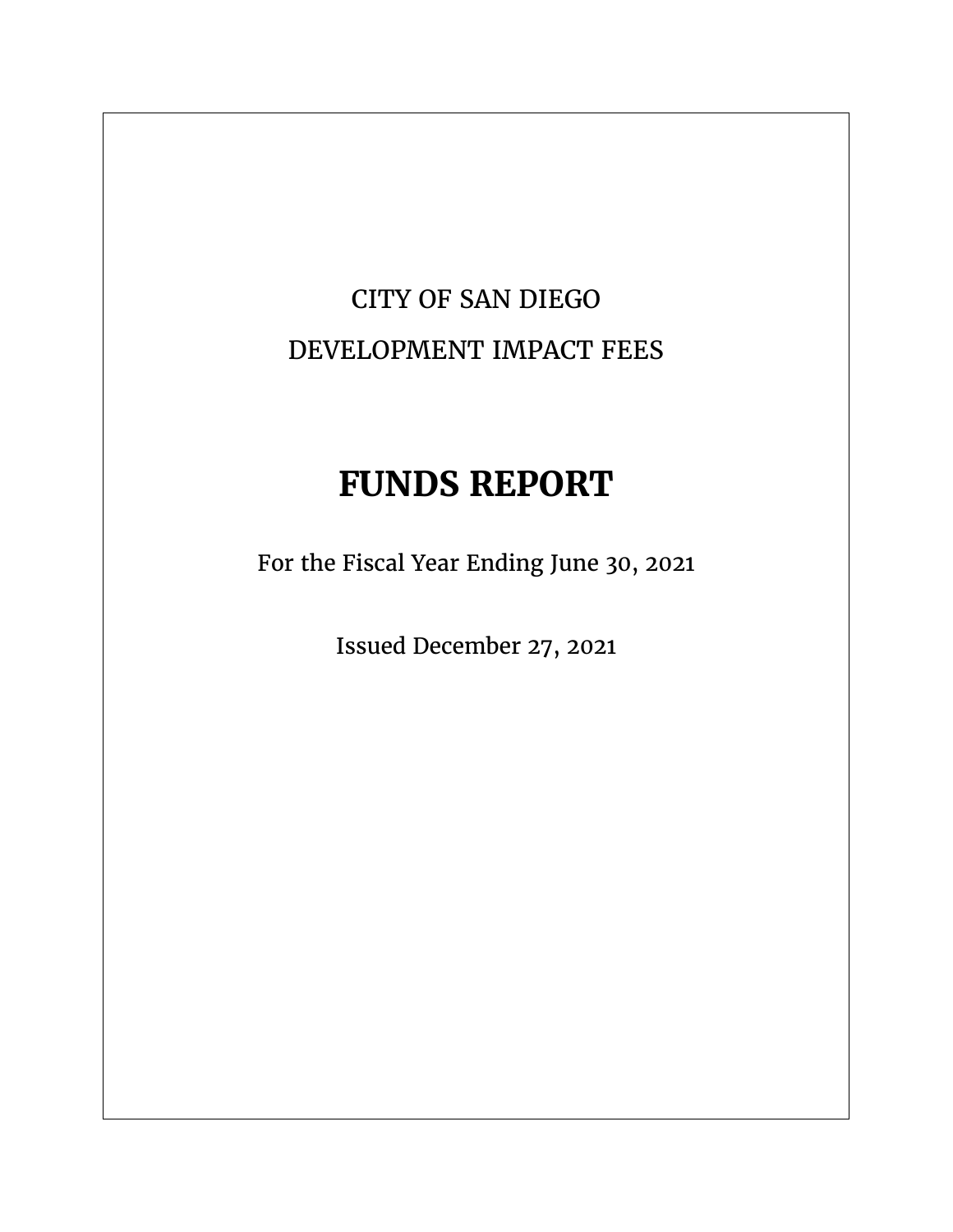## Development Impact Fees - Funds Report for the Fiscal Year Ending June 30, 2021 Funds Listing and Status as of 6/30/21

| Item           | Fund Title<br>(Alphabetical Listing)                     | Fund No.                                                      | <b>Beginning Balance</b><br>(7/01/20) | Fees Collected during<br>6/30/21 | <b>Interest Earned</b><br>the Fiscal Year Ended during the Fiscal Year<br>Ended 6/30/21 | Expenditures for the<br>Fiscal Year Ended<br>6/30/21 | <b>Ending Balance as of</b><br>6/30/21 | Unexpended Balance in<br>Account Greater than 5<br>Years as of $6/30/21$ | <b>Fund Detail</b><br>Information<br>$(Page \#)$ |
|----------------|----------------------------------------------------------|---------------------------------------------------------------|---------------------------------------|----------------------------------|-----------------------------------------------------------------------------------------|------------------------------------------------------|----------------------------------------|--------------------------------------------------------------------------|--------------------------------------------------|
| 1              | <b>Active Transportation</b><br>In Lieu Fee <sup>1</sup> | 400875,<br>400876                                             |                                       | ÷.                               | $\overline{\phantom{a}}$                                                                |                                                      | $\overline{\phantom{a}}$               |                                                                          | n/a                                              |
| $\overline{2}$ | Barrio Logan UIF                                         | 400128                                                        | 1,347,590                             | 28,959                           | 3,515                                                                                   | 218,294                                              | 1,161,770                              | 843,161                                                                  | 42                                               |
| 3              | Black Mountain Ranch FBA                                 | 400091                                                        | 53,384,727                            | 944,507                          | 165,001                                                                                 | 4,140,436                                            | 50,353,799                             | 20,886,701                                                               | 10, 11                                           |
| 4              | Carmel Valley Consolidated FBA,<br>& DIF                 | 400088,<br>400855                                             | 46,025,219                            | 332,980                          | 176,294                                                                                 | 1,022,833                                            | 45,511,661                             | 26,527,026                                                               | 7, 21                                            |
| 5              | Clairemont Mesa UIF                                      | 400129                                                        | 587,192                               | 788,119                          | 6,880                                                                                   | 103,834                                              | 1,278,357                              | $\sim$                                                                   | 43                                               |
| 6              | Downtown UIF (Centre City)                               | 400122                                                        | 62,490,455                            | 8,213,234                        | 194,889                                                                                 | 12,134,108                                           | 58,764,470                             | 4,182,983                                                                | 36                                               |
| 7              | College Area UIF                                         | 400127                                                        | 1,900,588                             | 895,114                          | (2,496)                                                                                 | 471,768                                              | 2,321,438                              | $\overline{\phantom{a}}$                                                 | 41                                               |
| 8              | Del Mar Mesa FBA                                         | 400089                                                        | 11,623,807                            | 125,709                          | (967)                                                                                   | 150,853                                              | 11,597,695                             | 7,082,175                                                                | 8                                                |
| Q              | Encanto Neighborhood DIF                                 | 400864                                                        | 1,912,367                             | 2,416,145                        | 38,664                                                                                  | 294,680                                              | 4,072,496                              |                                                                          | 22                                               |
| 10             | Fairbanks Country Club DIF                               | 400097                                                        | 63,597                                | $\overline{\phantom{0}}$         | (373)                                                                                   | 58,000                                               | 5,224                                  | $\overline{\phantom{a}}$                                                 | 17                                               |
| 11             | Golden Hill UIF                                          | 400111                                                        | 1,274,103                             | 385,297                          | 4,603                                                                                   | 405,391                                              | 1,258,612                              | ÷.                                                                       | 24                                               |
| 12             | <b>Habitat Acquisition Fund</b>                          | 200401                                                        | 757,586                               | 347,311                          | 6,707                                                                                   | 31,831                                               | 1,079,773                              | 375,254                                                                  | 52                                               |
| 13             | <b>Kearny Mesa UIF</b>                                   | 400136                                                        | 1,168,682                             | 23,288                           | (1,766)                                                                                 | 793,741                                              | 396,463                                | $\overline{\phantom{a}}$                                                 | 48                                               |
| 14             | La Jolla UIF                                             | 400123                                                        | 146,871                               | 1,059,811                        | 7,483                                                                                   | 83,365                                               | 1,130,799                              | $\equiv$                                                                 | 37                                               |
| 15             | Linda Vista UIF                                          | 400113                                                        | 769,443                               | 879,519                          | 8,522                                                                                   | 24,669                                               | 1,632,816                              | $\sim$                                                                   | 26                                               |
| 16             | Mid-City UIF                                             | 400114                                                        | 2,648,391                             | 3,120,554                        | 53,767                                                                                  | 1,613,890                                            | 4,208,821                              | $\equiv$                                                                 | 27                                               |
| 17             | Mid-City PDF                                             | 400109                                                        | 228,303                               | ÷.                               | 727                                                                                     | 9,419                                                | 219,611                                | 198,559                                                                  | 50                                               |
| 18             | Midway-Pacific Highway UIF                               | 400115                                                        | 4,422,025                             | $\overline{\phantom{0}}$         | 16,171                                                                                  | 152,688                                              | 4,285,509                              | 2,942,888                                                                | 28                                               |
| 19             | Mira Mesa DIF                                            | 400858                                                        | 1,765,743                             | $\equiv$                         | 7,031                                                                                   | 20,960                                               | 1,751,814                              | 517,215                                                                  | 22                                               |
| 20             | Mira Mesa FBA                                            | 400085                                                        | 34,182,966                            | 8,673,291                        | 161,399                                                                                 | 1,432,651                                            | 41,585,005                             | 29,412,390                                                               | 4,5                                              |
| 21             | Mission Beach UIF                                        | 400130                                                        | 118,708                               | 3,677                            | 173                                                                                     | 19,321                                               | 103,236                                | 13,174                                                                   | 44                                               |
|                | 22 Mission Valley UIF                                    | 400135                                                        | 6,405,821                             | 17,064                           | 17,307                                                                                  | 969,107                                              | 5,471,084                              | $\overline{\phantom{a}}$                                                 | 47                                               |
| 23             | Navajo UIF                                               | 400116                                                        | 9,710,050                             | 508,352                          | 29,430                                                                                  | 1,190,347                                            | 9,057,485                              | $\sim$                                                                   | 29                                               |
| 24             | North Park UIF                                           | 400112                                                        | 4,682,380                             | 4,240,553                        | 24,219                                                                                  | 1,278,882                                            | 7,668,270                              | $\sim$                                                                   | 25                                               |
| 25             | North University City DIF                                | 400849                                                        | 26,116,366                            | 6,934                            | 106,891                                                                                 | 194                                                  | 26,229,997                             | 14,923,082                                                               | 21                                               |
| 26             | North University City FBA                                | 400080                                                        | 21,806,582                            | 1,661,197                        | (1,739)                                                                                 | 6,160,721                                            | 17,305,319                             | 6,465,662                                                                | $\mathbf{1}$                                     |
| 27             | Ocean Beach UIF                                          | 400124                                                        | 142,008                               | 11,902                           | (178)                                                                                   | 57,200                                               | 96,532                                 |                                                                          | 38                                               |
| 28             | Old San Diego UIF                                        | 400131                                                        | 130,268                               | $\overline{\phantom{a}}$         | (36)                                                                                    | 33,440                                               | 96,792                                 | 46,328                                                                   | 44                                               |
|                | 29 Otay Mesa / Nestor UIF                                | 400125                                                        | 2,216,981                             | $\overline{\phantom{a}}$         | 4,251                                                                                   | 420,140                                              | 1,801,092                              |                                                                          | 39                                               |
| 30             | Otay Mesa Consolidated FBA &<br><b>DIF</b>               | 400092,<br>400093,<br>400100,<br>400102,<br>400856,<br>400857 | 36,073,931                            | 14,506,772                       | 270,907                                                                                 | 2,606,370                                            | 48,245,240                             | 5, 243, 518                                                              | 12, 13, 16, 19,<br>20, 21                        |
| 31             | Pacific Beach DIF                                        | 400117                                                        | 180,071                               | 241,315                          | 3,498                                                                                   | 16,154                                               | 408,731                                | $\equiv$                                                                 | 30                                               |
|                | 32 Pacific Highlands Ranch FBA                           | 400090                                                        | 60,152,014                            | 8,032,378                        | 288,613                                                                                 | 2,173,143                                            | 66,299,862                             | $\sim$                                                                   | 9                                                |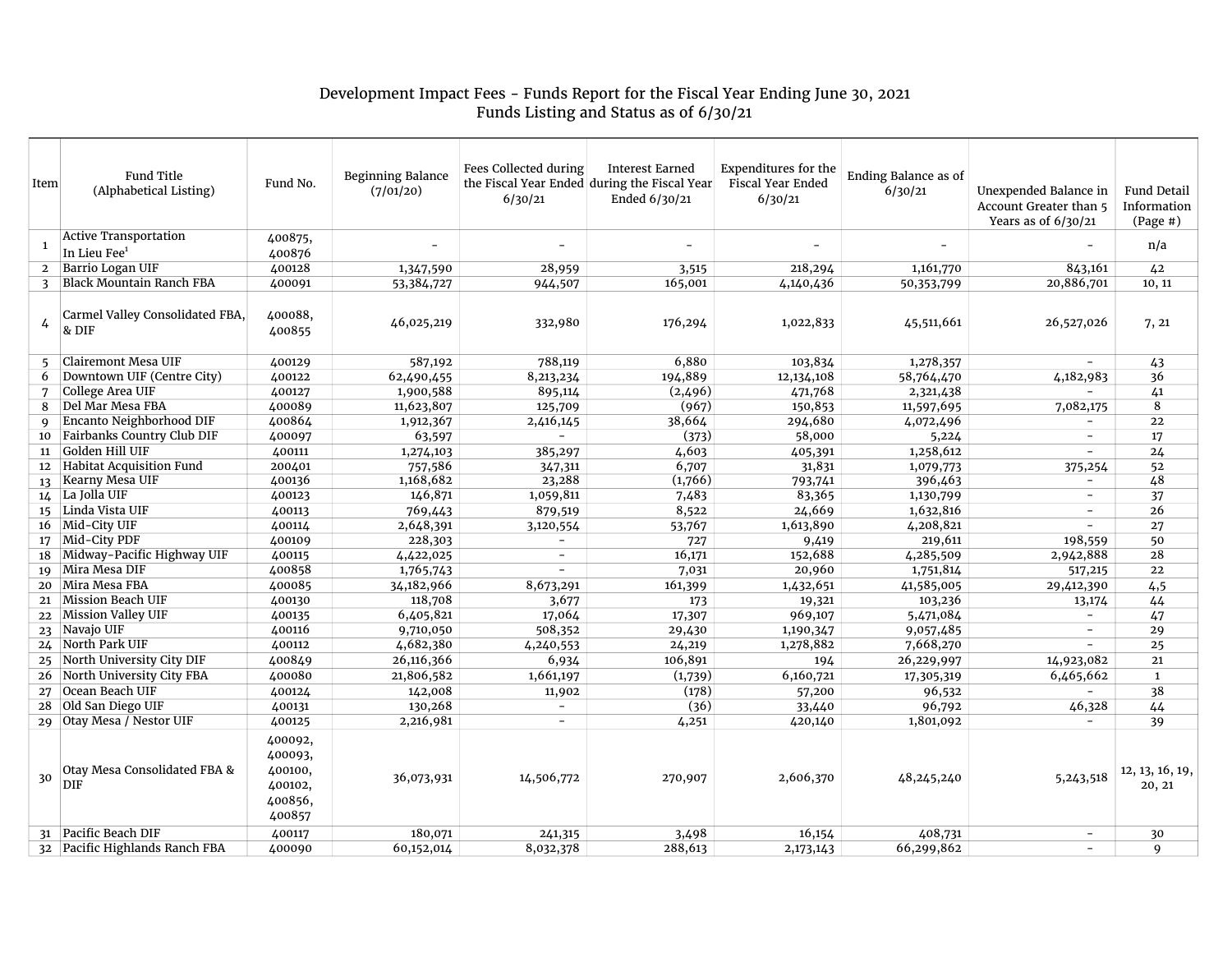## Development Impact Fees - Funds Report for the Fiscal Year Ending June 30, 2021 Funds Listing and Status as of 6/30/21

| Item   | Fund Title<br>(Alphabetical Listing) | Fund No. | <b>Beginning Balance</b><br>(7/01/20) | Fees Collected during<br>the Fiscal Year Ended during the Fiscal Year<br>6/30/21 | Interest Earned<br>Ended 6/30/21 | Expenditures for the<br><b>Fiscal Year Ended</b><br>6/30/21 | Ending Balance as of<br>6/30/21 | Unexpended Balance in<br>Account Greater than 5<br>Years as of $6/30/21$ | <b>Fund Detail</b><br>Information<br>$(Page \#)$ |
|--------|--------------------------------------|----------|---------------------------------------|----------------------------------------------------------------------------------|----------------------------------|-------------------------------------------------------------|---------------------------------|--------------------------------------------------------------------------|--------------------------------------------------|
| 33     | Park North East PDF                  | 400110   | 2,400,913                             | $\overline{\phantom{a}}$                                                         | (9,674)                          | 1,548,993                                                   | 842,246                         | 665,851                                                                  | 51                                               |
| 34     | Peninsula UIF                        | 400118   | 959,657                               | 16,388                                                                           | 3,963                            | 14,135                                                      | 965,873                         | 137,026                                                                  | 31                                               |
| 35     | Rancho Bernardo DIF                  | 400099   | 1,430,385                             | 2,881                                                                            | 5,290                            | 50,637                                                      | 1,387,919                       | 402,547                                                                  | 18                                               |
| 36     | Rancho Bernardo PDF                  | 400107   | 33,872                                | $\overline{\phantom{a}}$                                                         | 138                              |                                                             | 34,010                          | 31,354                                                                   | 49                                               |
| 37     | Rancho Encantada FBA                 | 400095   | 347                                   |                                                                                  | $\left( 2\right)$                | 162                                                         | 182                             |                                                                          | 15                                               |
| 38     | Rancho Penasquitos FBA               | 400083   | 8,807,845                             | 5,772,602                                                                        | 43,270                           | 1,499,765                                                   | 13,123,952                      | -                                                                        | 3                                                |
| 39     | Sabre Springs FBA                    | 400082   | 532,270                               |                                                                                  | 2,171                            | 115                                                         | 534,326                         | 490,728                                                                  | $\overline{2}$                                   |
| 40     | San Pasqual Valley DIF               | 400103   | 45,035                                |                                                                                  | 182                              | 428                                                         | 44,789                          | 39,922                                                                   | 20                                               |
| 41     | San Ysidro DIF                       | 400126   | 2,424,686                             | 11,021                                                                           | 8,724                            | 126,192                                                     | 2,318,239                       |                                                                          | 40                                               |
| 42     | Scripps Miramar DIF                  | 400863   | 7,849,389                             | $\overline{\phantom{a}}$                                                         | 31,871                           | 408                                                         | 7,880,852                       | ۰.                                                                       | 21                                               |
| 43     | Scripps Miramar Ranch FBA            | 400086   | 5,161,224                             |                                                                                  | 12,996                           | 1,168,958                                                   | 4,005,261                       | 3,571,489                                                                | 6                                                |
| 44     | Serra Mesa UIF                       | 400132   | 423,457                               | 10,998                                                                           | 1,637                            | 15,769                                                      | 420,323                         |                                                                          | 45                                               |
| 45     | Skyline / Paradise Hills UIF         | 400119   | 26,942                                | 6,940                                                                            | (16)                             | 10,764                                                      | 23,101                          |                                                                          | 32                                               |
| 46     | South University City UIF            | 400134   | 126,690                               |                                                                                  | 109                              | 31,586                                                      | 95,212                          | 14,355                                                                   | 47                                               |
| 47     | Southeast San Diego DIF              | 400120   | 2,879,760                             | 159,440                                                                          | 6,410                            | 509,153                                                     | 2,536,457                       | 878,809                                                                  | 33                                               |
| 48     | Sub Area 2 PDIF                      | 400101   | 1,484,094                             |                                                                                  | 4,201                            | 48,733                                                      | 1,439,562                       | 1,260,791                                                                | 19                                               |
| 49     | Tierrasanta PDIF                     | 400098   | 355,694                               | $\overline{\phantom{a}}$                                                         | (4, 465)                         | 352,711                                                     | (1,481)                         |                                                                          | 17                                               |
| 50     | Torrey Highlands FBA                 | 400094   | 8,629,235                             | $\overline{\phantom{a}}$                                                         | 2,799                            | 7,967,571                                                   | 664,463                         | -                                                                        | 14                                               |
| 52     | Torrey Pines UIF                     | 400133   | 986,201                               |                                                                                  | 2,279                            | 148,130                                                     | 840,349                         | 664,457                                                                  | 46                                               |
| 53     | <b>Transnet Extension RTCI Fee</b>   | 400174   | 20,437,448                            | 7,652,700                                                                        | 138,608                          | 4,495,084                                                   | 23,733,672                      | Ξ.                                                                       | 53                                               |
|        | 54 Uptown UIF                        | 400121   | 7,412,954                             | 1,107,798                                                                        | 23,594                           | 961,569                                                     | 7,582,778                       | $\overline{\phantom{0}}$                                                 | 34                                               |
| Totals |                                      |          | 466,842,931                           | 72,204,748                                                                       | 1,863,475                        | 57,039,295                                                  | 483,871,858                     | 127,817,447                                                              |                                                  |

<sup>1</sup> The Active Transportation In Lieu Fee is a new DIF Fee/Fund that went into effect February 7, 2021. As of June 30, 2021 the fund had no revenue or expenditure activity.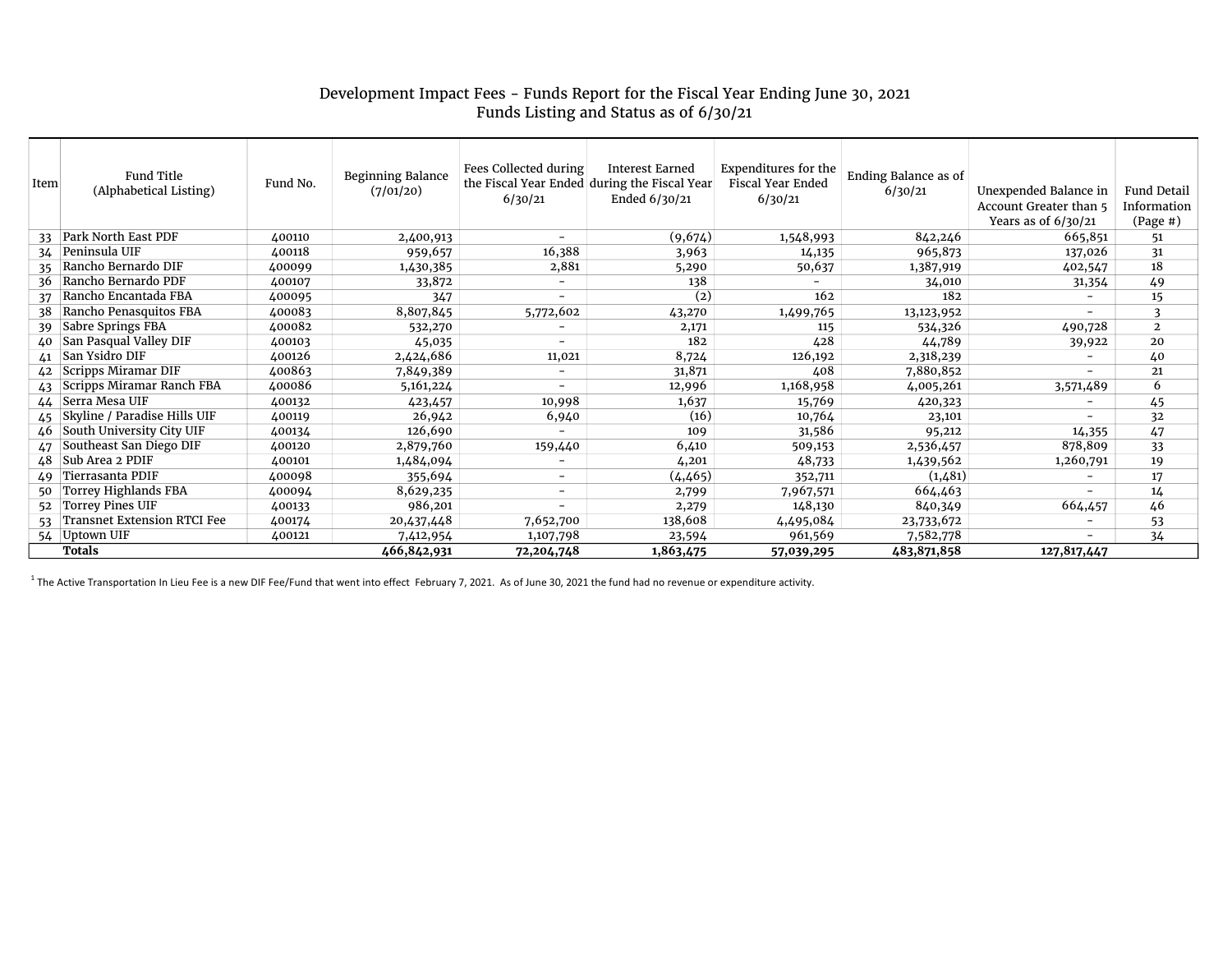